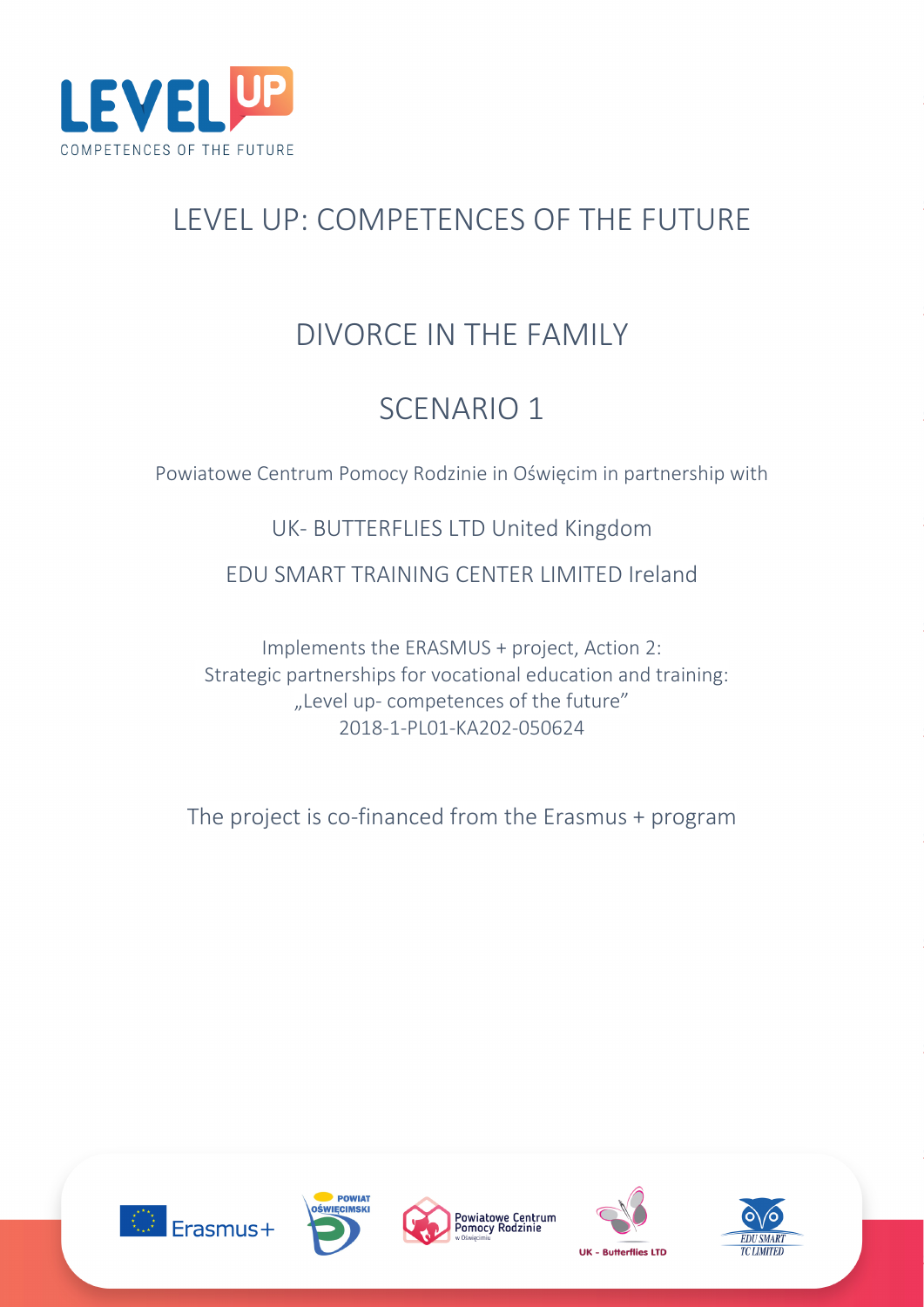

### Scenariusz 1 LEVEL UP

Topic: - Divorce in the family Duration: 3 clock hours divisible into meetings.

#### Recipients:

The recipients of the meetings are families who experienced a divorce and families in the course of divorce or when there is a crisis situation leading to a divorce. The scenario can be used by social workers, family assistants, family coordinators and all other specialists working with the family who are facing difficulties resulting from divorce.

#### Participants

The whole family, individual family members, adults without children or adults with children can participate in the meetings, e.g.:

- Mum with a child / children
- Dad with a child / children
- Mum and dad with a child / children
- Mum and dad
- •The whole family

In justified cases, people significant to the child / children may be invited to the meeting, e.g. grandmother, grandfather etc.

Work Methods









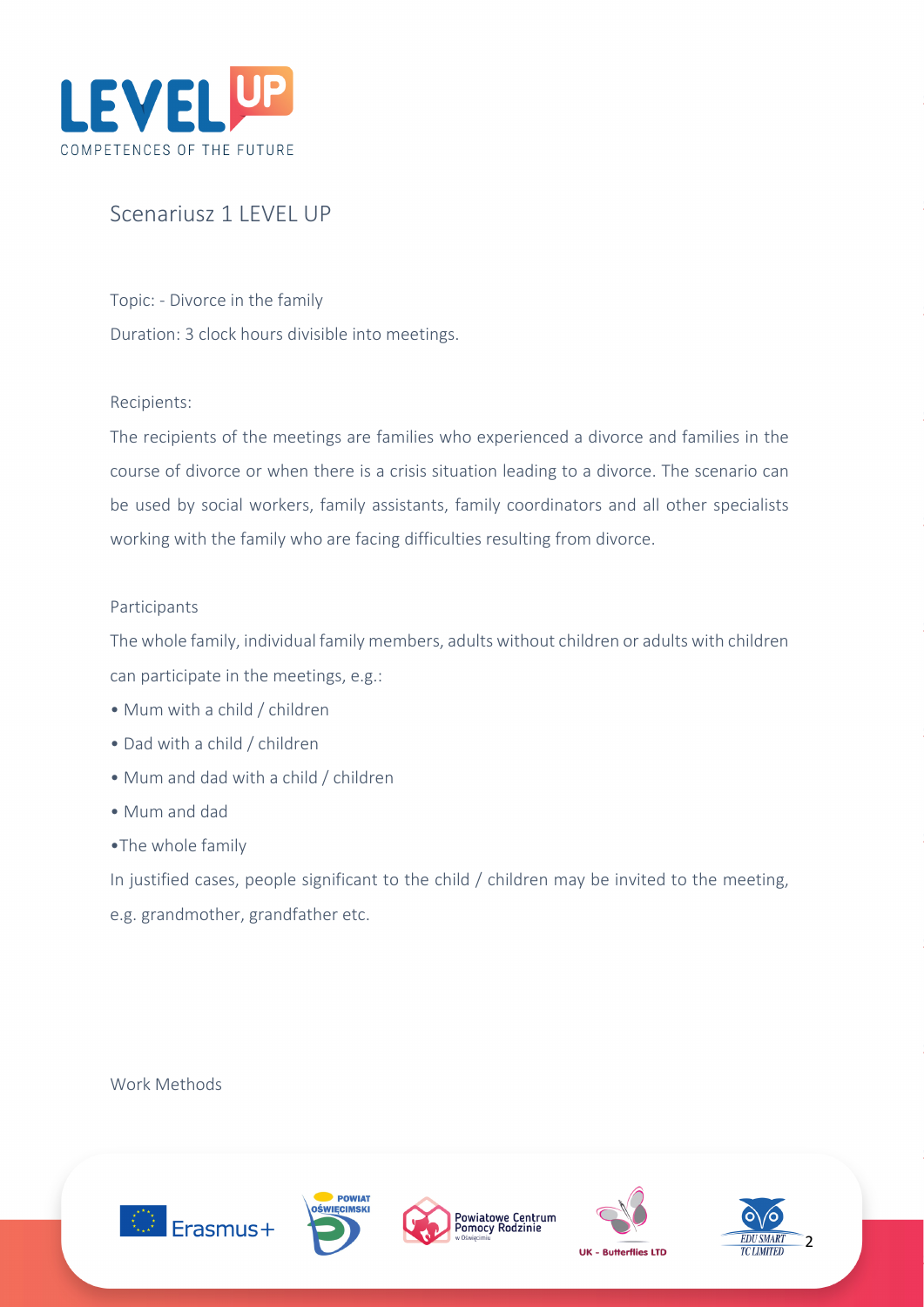

- Case study
- Psyhcoeducation
- Mini lecture
- Work in groups
- Inividual work
- Relaxation techniques
- Brainstorm

Materials needed for the meeting:

- Work cards
- Felt tip pens
- Crayons
- Markers
- Scissors
- Post-it notes
- Flipchart paper
- A4 paper
- Pens

### II. Course of the meeting

The scenario contains exercises and individual work cards for 3 meetings lasting 1 clock hour.

The user decides for himself in which order he will use the proposed content.









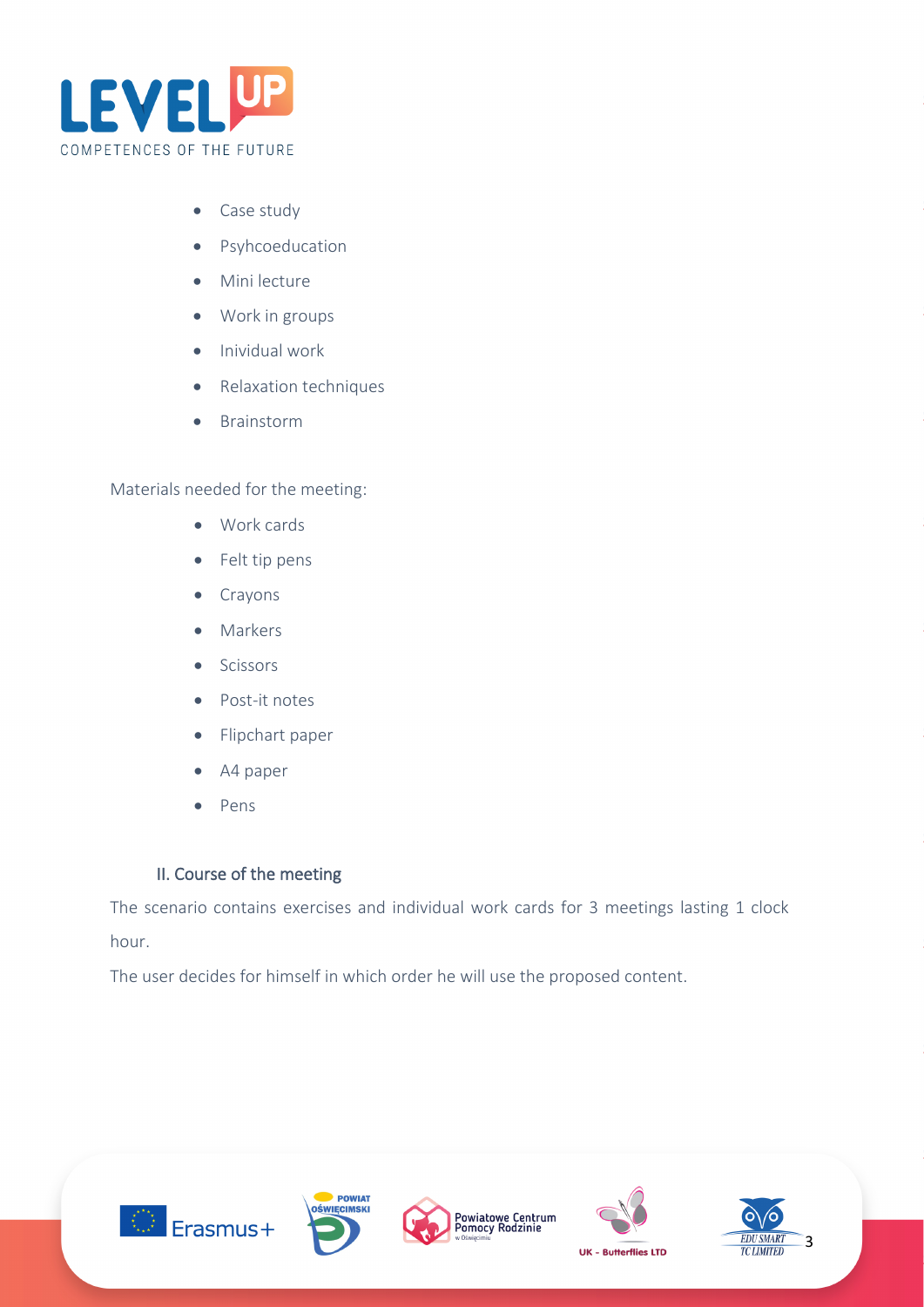

# Meeting 1

1. The worker introduces himself to the client

The introduction of the leader/s of the meeting. Welcoming the family.

- Full name
- •Education
- •Work experience
- •Interests
- 2. The worker presents the aim of the meeting.

### Aim of the meeting:

The aim of the meeting is psychoeducation of the family regarding forms of assistance in the event of divorce and its consequences for individual members. During the meetings, participants will learn about places where they can get help in the event of a divorce crisis, learn about the forms and procedures for granting help for individual family members. Participants will learn about the rights and obligations of parents and children who are involved in a divorce situation and learn the consequences. They will also learn about the psychological consequences of divorce for the whole family, increase the awareness of the feelings experienced by individuals and gain competences allowing them to reduce the negative effects of divorce.

It is planned that the meeting participants will achieve the following results:

• Acquire knowledge about aid institutions









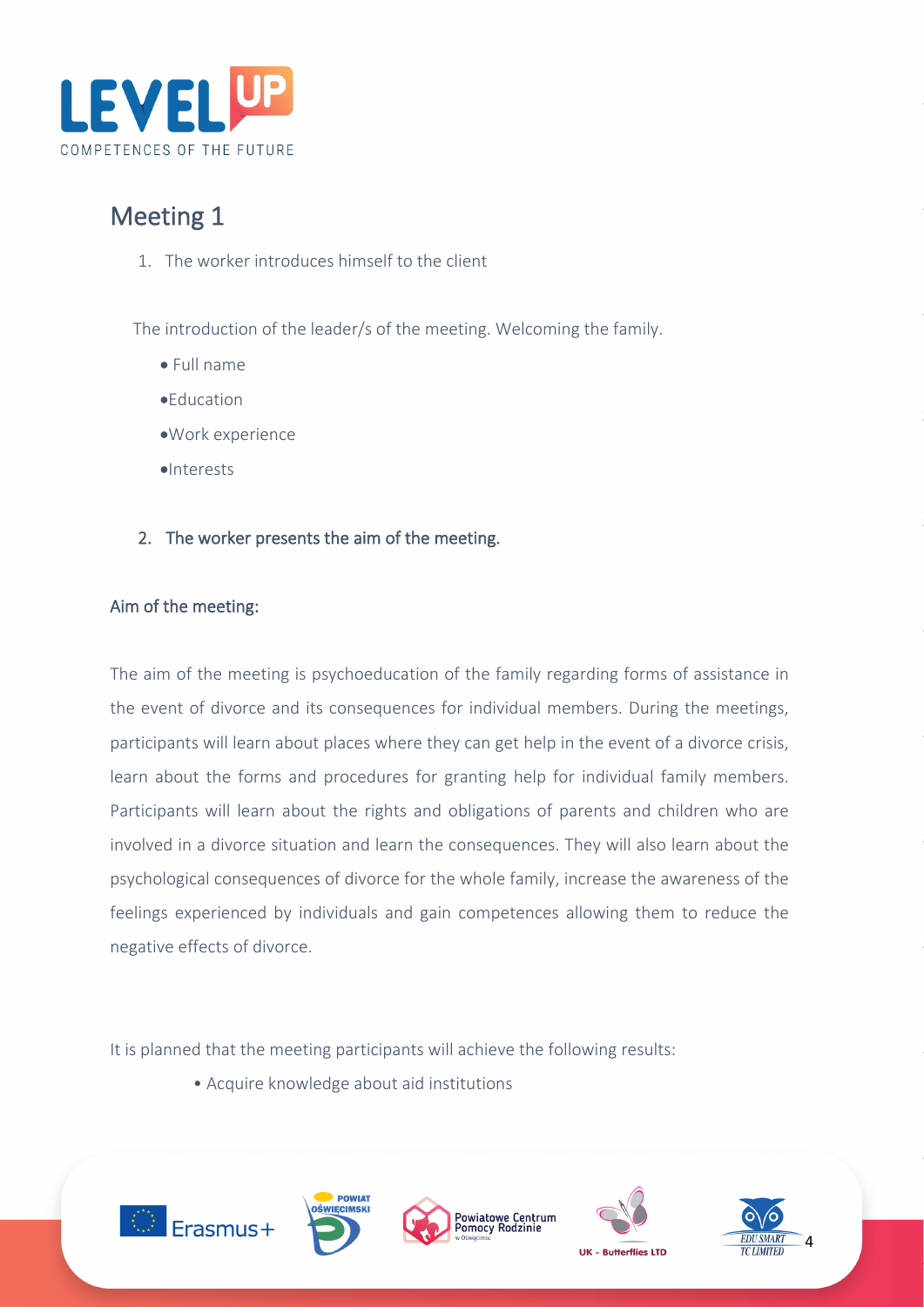

• Understand what divorce is and how to get through it.

Describing the scenario more broadly:

The scenario aims to familiarise participants with the methods of working with the family in which the divorce occurred or there is a crisis which may lead to a divorce. We will learn the main forms of help that we can offer to the family and its individual members, we will try to understand more about what the crisis in the family is about and how to achieve a successful solution. We will focus on learning about the development of the family, its individual phases, to more accurately diagnose the causes of the crisis and to choose support methods accordingly.

Particular workshop tasks will serve to increase understanding of given issues, equip participants with specific tools for working with the family, as well as increase interpersonal competences to better cope with the divorce crisis.

3. The worker then gives the client a card to take notes. After the client completes the Work Card, the worker answers any questions. If the worker does not know the answer to the questions asked, he informs the client about it, indicating the time and manner of answering.









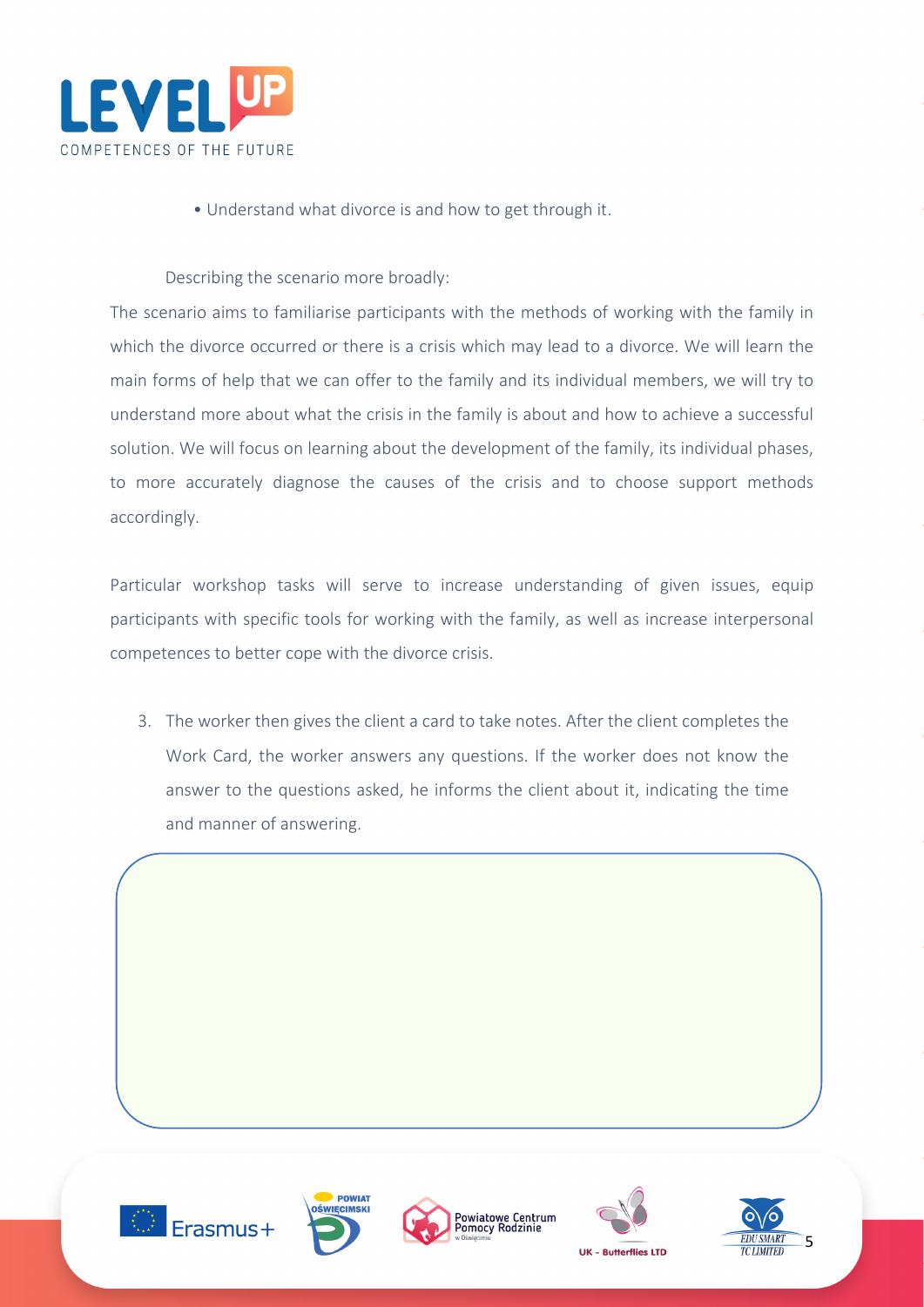

## Meeting 2

The client's psychoeducation takes place during the second meeting.

Mini lecture - Divorce in the family - consequences

The functioning of the family has changed noticeably in recent years. One of the most important changes is the ease of dissolving the family. According to GUS data, the number of divorces increases every year, although recently (2018) there has been a slight decrease, it can still be said that about 30% of marriages end in divorce.

THIS would mean that almost every third couple decides to formally part.

Among the reasons for the breakdown of a marriage, the most common are: lack of marital fidelity, alcohol abuse, blameworthy attitude towards family members, financial misunderstandings, incompatibility of characters. Character mismatch in 2018 accounted for over 43 % of the reasons for divorces in Poland, and in the 1980s it was one in four. In 1980, marital treason and alcohol abuse dominated.

A significant proportion of people dissatisfied with their relationship reach quickly for a radical solution, which is a court decision dissolving the marriage. Only a small number seek help before a crisis in a relationship escalates and destroys most of the family's functions.

Systemic family therapy helps to better understand the difficulties that arise in the family. It is not uncommon for parents to bring children who have symptoms that parents do not associate with the divorce to a psychologist. It can be said that through symptoms and difficulties in functioning, the child indicates a crisis that appears in the family. Usually the whole family system needs help then. At meetings, we will try to better understand what kind of help will be needed for the family.









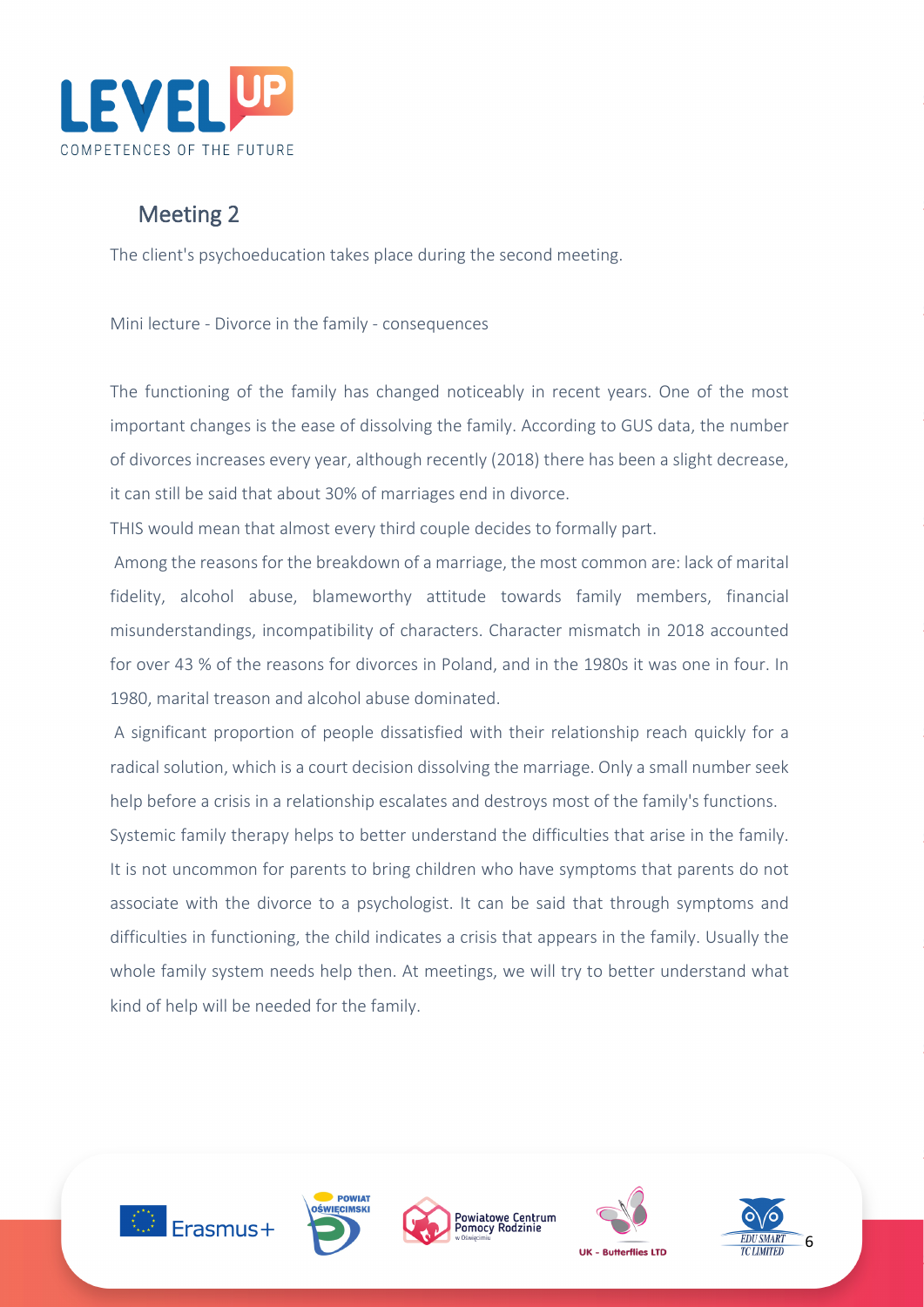

At this point, it's worth taking a moment to understand what functions the human family performs. According to Virginia Satir, in every culture, the family has several key functions to fulfill:

- $\triangleright$  Organising the sexual life of parents,
- $\triangleright$  Birthing and raising children,
- $\triangleright$  Economic cooperation,
- Maintaining boundaries between generations and relationship strategy
- $\triangleright$  Cultural message
- $\triangleright$  Social roles of different ages
- $\triangleright$  Finding yourself in an unknown environment
- $\triangleright$  Verbal communication
- $\triangleright$  Nonverbal communication
- $\triangleright$  Expression of emotions
- $\triangleright$  Recognising when a family member is not a child and preparing him / her for the adult role,
- $\triangleright$  Care for parents (grandparents).

Dividing into successive phases is another area helpful in ordering the understanding of processes occurring in the family life cycle. The Duvall (2006) concept is very useful in practical therapeutic work, taking into account the development tasks of individual phases. The worker then gives the client a card to take notes. After the client completes the Work Card, the worker answers any questions. If the worker does not know the answer to the questions asked, he informs the client about it, indicating the time and manner of answering.









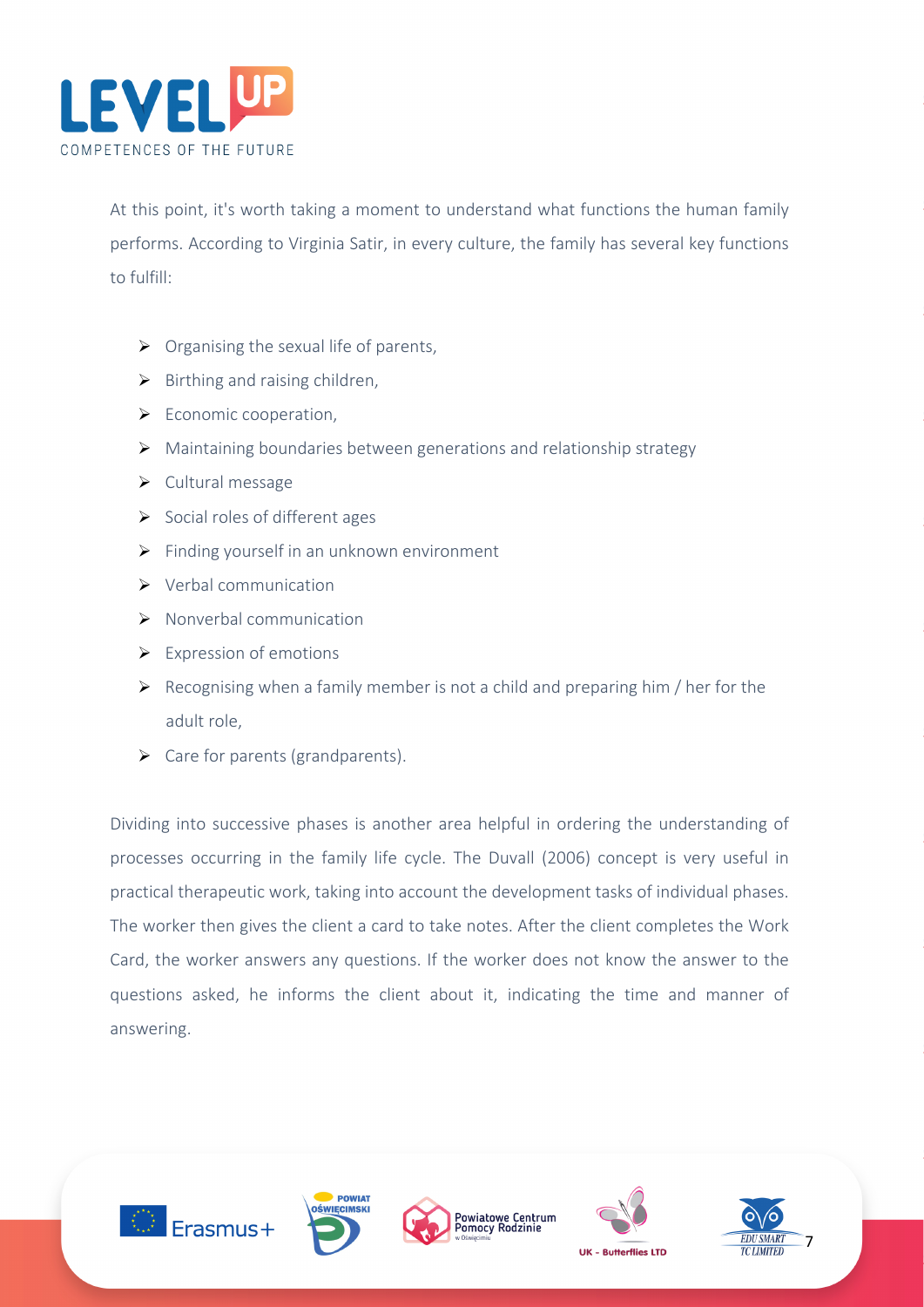



The worker gives the client the following information which will be discussed during the next meeting.









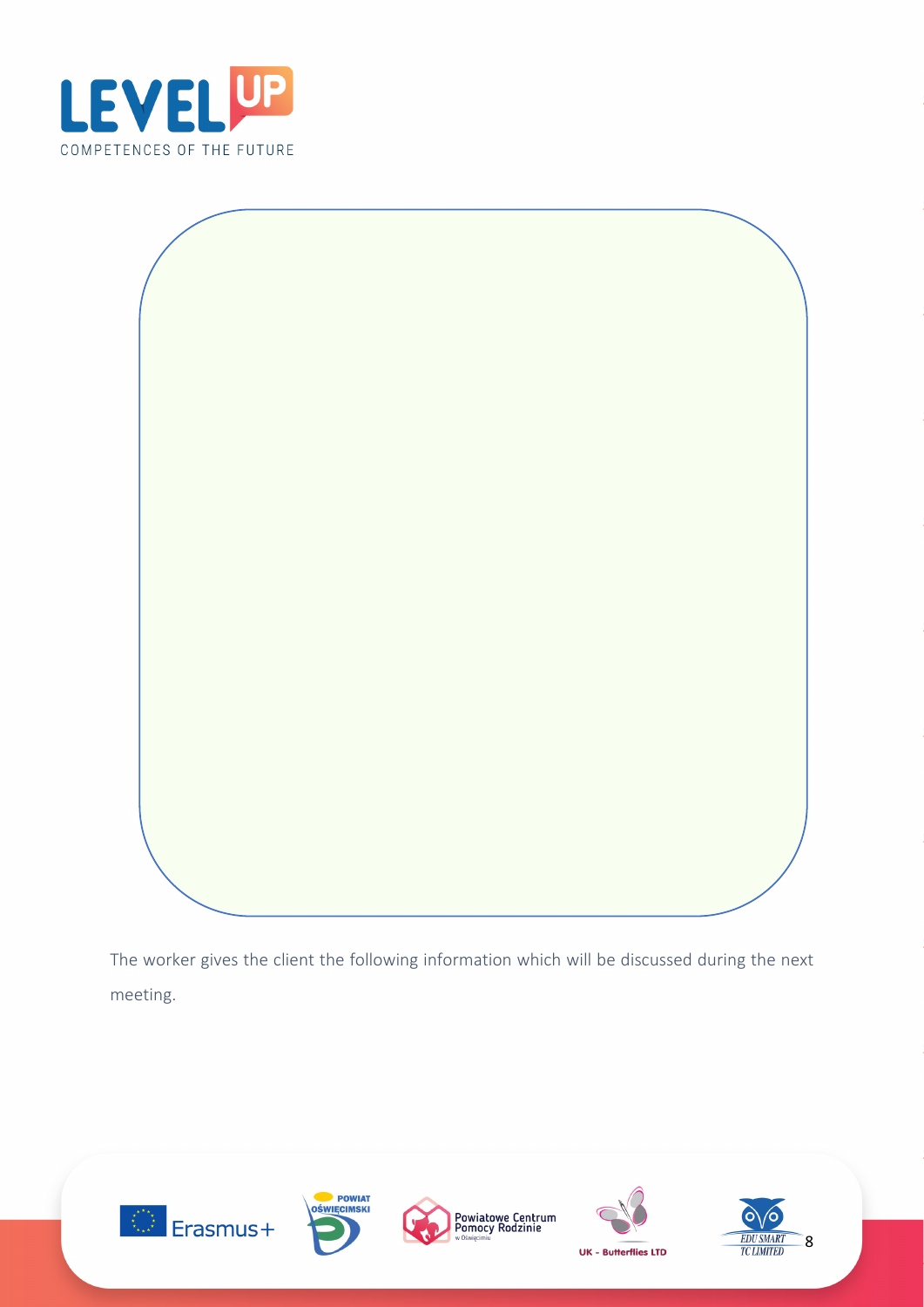

### Information card

| I. Marriage without children            | 2 years         | Mutual attachement                   |
|-----------------------------------------|-----------------|--------------------------------------|
|                                         | Optimal/        |                                      |
|                                         | average length  |                                      |
| Stage according to Duvall               | of time         | Main goal changes                    |
|                                         |                 |                                      |
| II. A family raising small children     | 2.5 years       |                                      |
|                                         |                 | Education of parental roles bringing |
| III. A family with a child in nursery-  | 3.5 years       | children to the institution          |
| reception age                           |                 | (school, church, sports club ect.)   |
|                                         |                 | accepting puberty                    |
| IV. A family with a child in school age | 7 years         | (changes in social and gender roles) |
|                                         |                 |                                      |
|                                         |                 | Experimenting with independence      |
| V. A family with growing up children    | 7 years         |                                      |
|                                         | 8 years         | accepting an independent role of     |
| VI. A family with children leaving home |                 | an adult child                       |
|                                         |                 | accepting leaving - meeting again    |
| VII. The stage of an "empty nest"       | Approx.15 years |                                      |
| older<br>VIII.<br>Parents<br>getting    |                 |                                      |
| (till the death of both)                | $10-15$ years   | Accepting getting older              |

The characteristics of family life cited above show how a multi-tasking and multi-functional system is a family that undergoes constant change in the process of its dynamic development. Each stage of the family's life has its tasks, and when they are not fulfilled,









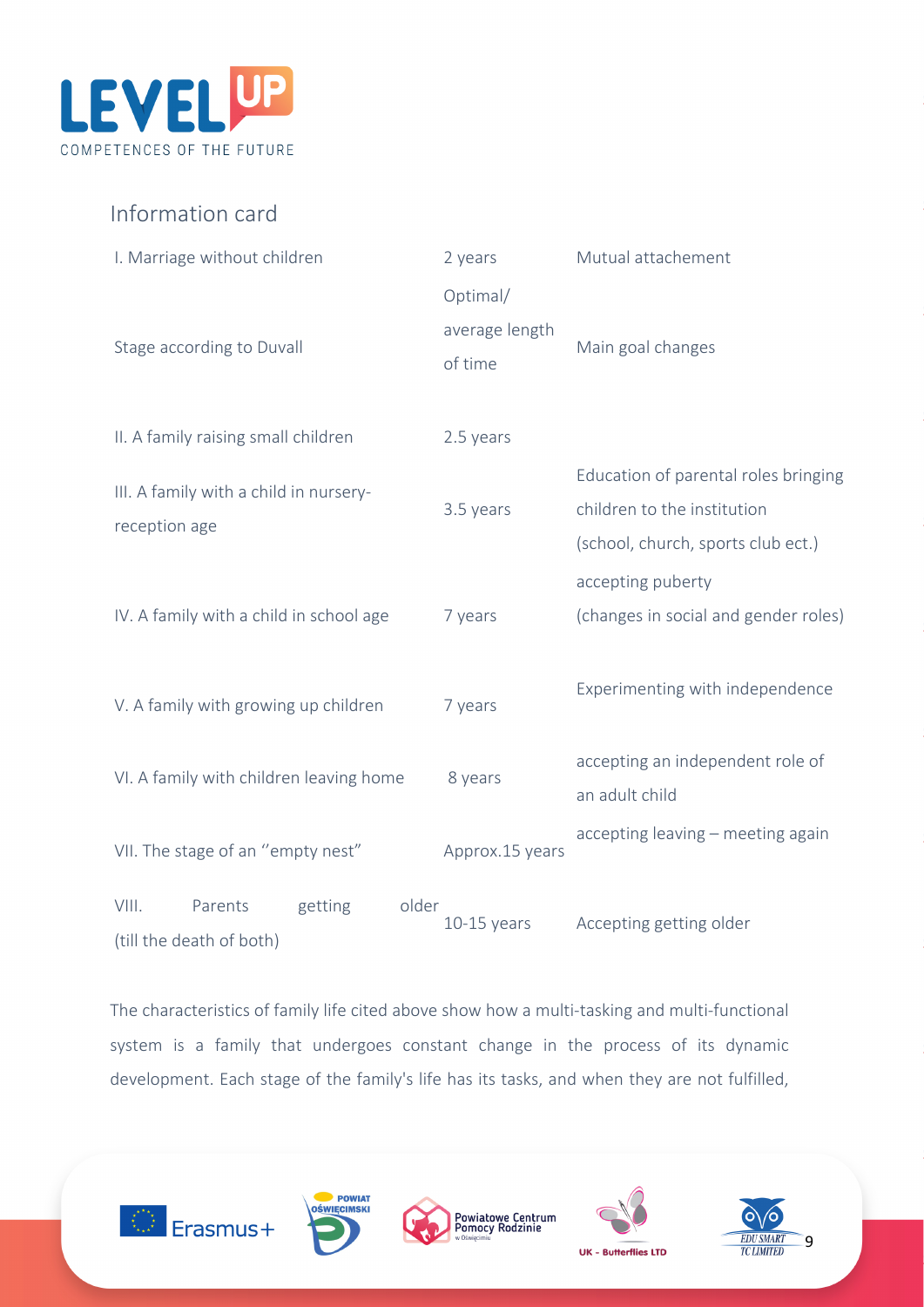

tension and imbalance occur. Then a crisis occurs in the family, and its solution depends primarily on the commitment and competence of family members, in particular adults.

Crises are inscribed in the individual development of each family member. The way the spouses solve crises is critical to the success of the relationship and the family. Often, however, this happens by trial and error. However, if the family system has a small ability to adapt - it is either too rigid or too chaotic, and the bonds in the family are weak, communication disorders appear which violate the boundaries of the individual. Instead of transforming the patterns of behaviour necessary to understand the aforementioned family functions. and to transition to the next development phase, there may be a threat of breakdown of the family system. It is often in such deep crisis situations that the idea of solving it with a breakup appears. This decision of one or both parents affects the disruption of the natural life cycle of the family.

It seems useful at this point to look at the divorce situation as a situation of massive loss. Family members experience specific losses: housing, contact with loved ones, financial losses, etc., as well as symbolic losses: often self-esteem, trust in relationships with loved ones, faith in the adequacy of their own choices. They also lose the ways that they knew of entering into relationships and patterns of family behaviour. The family system is falling apart, roles are violated, the structure that gives a sense of security is disorganised.

Even a peacefully carried out divorce is a difficult experience for a child, because the world he knows so far is falling apart. Memories of this period of childhood still evoke vivid emotions in respondents, although many years have passed and now, they have already started families and have children. Parental divorce has many consequences for the child on several levels:









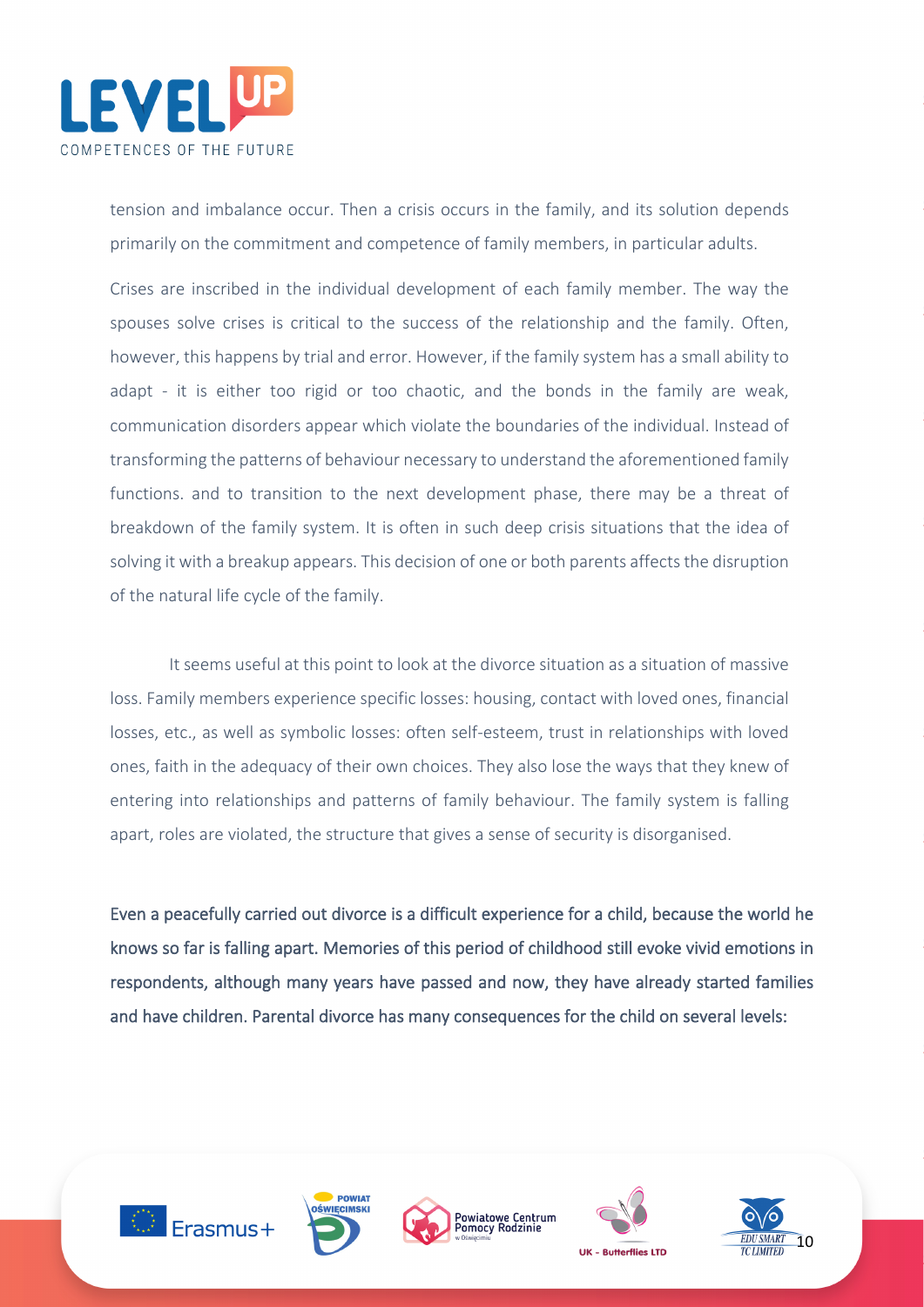

### Experienced emotions:

- Feeling helpless the child has a sense of lack of influence over the situation
- Anxiety and uncertainty about the future
- Feeling embarassed in front of their peers
- Sadness, confusion.
- Withdrawal the child is focused on his or her experiences, dealing with the crisis, lacks strength and energy to engage in other areas of life.
- Loneliness, isolation a child withdraws from contacts, but they can also be less friendly to peers - can behave aggressively, does not pay attention to others, talks about themselves less willingly, cannot invite them to play at home. As a result, others are moving away from the child.

Psychological - divorce can also have far-reaching consequences for functioning in later life:

- Sense of rejection especially when one parent is removed from their life
- Lowering self esteem
- Problems establishing relationships.

The situations presented above depict the individual drama of the experiences of children and adults involved in the divorce process. Jim Conway (1995), himself experienced divorce and conducted a study of adult children of divorced parents. The following results describe the long-term consequences of parental divorce using statistical data. From among the respondents:

70% felt robbed of their own lives

63% felt that excessive responsibility was required from them









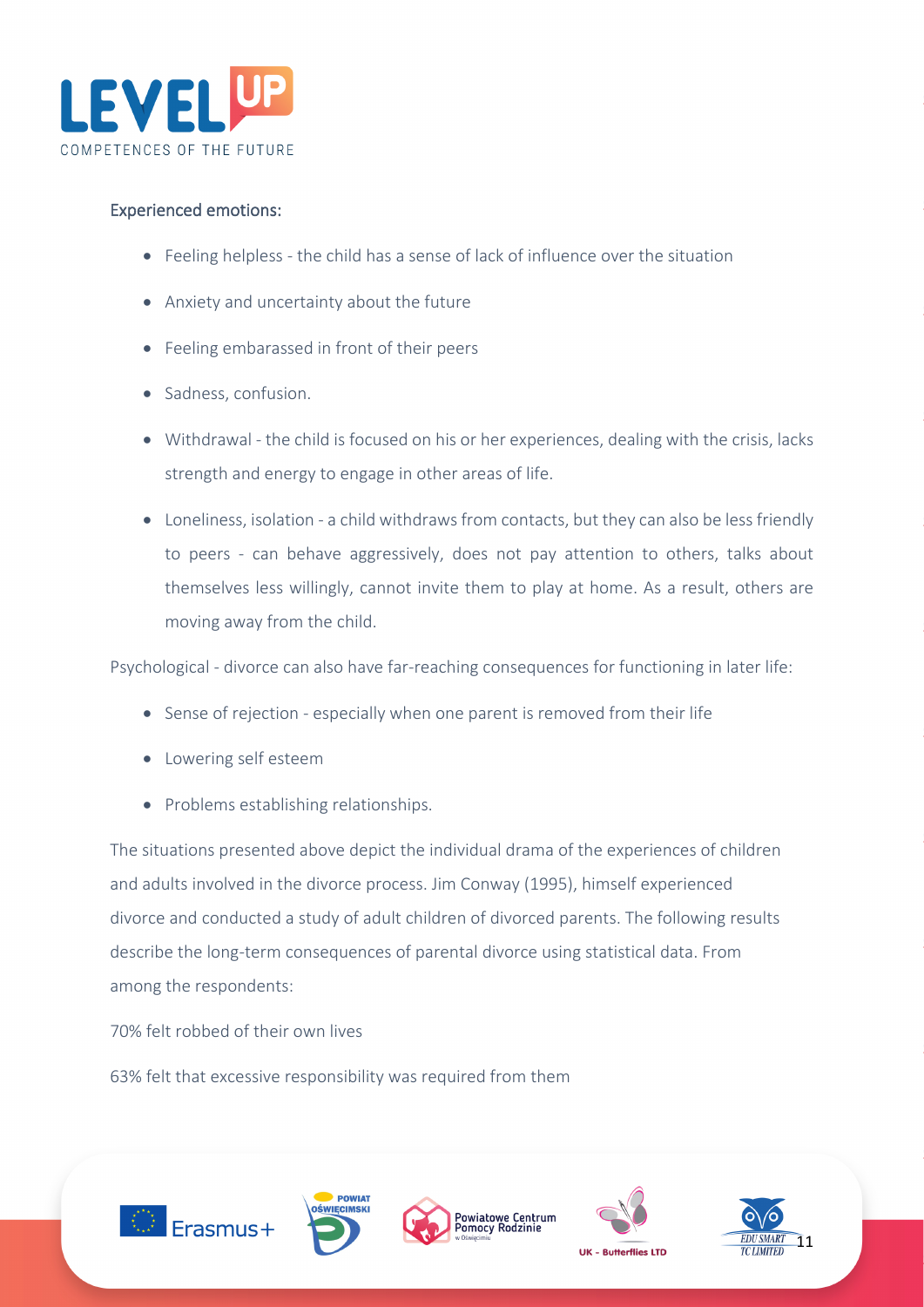

58% felt an internal tear, showing obedience to both mother and father

57% felt emotionally tormented

57% think they have material problems

53% could not cope at school

51% took over the tasks of a parent or counselor for one of their own parents

37% were afraid of meeting the opposite sex or getting married

36% disengaged from their family life

35% took over the tasks of a parent or counselor for one of the siblings

In addition, the examined adult children of divorced or conflicting parents confess that:

72% were unhappy

65% felt powerless

61% felt lonely

52% were afraid

50% felt angry

48% had a sense of abandonment

40% had a sense of rejection

30% felt enmity with their surroundings

30% had no sense of value

Powyższe informacje wskazują, że najboleśniejsze obszary związane z rozwodem koncentrują dla dzieci wokół następujących utrat:









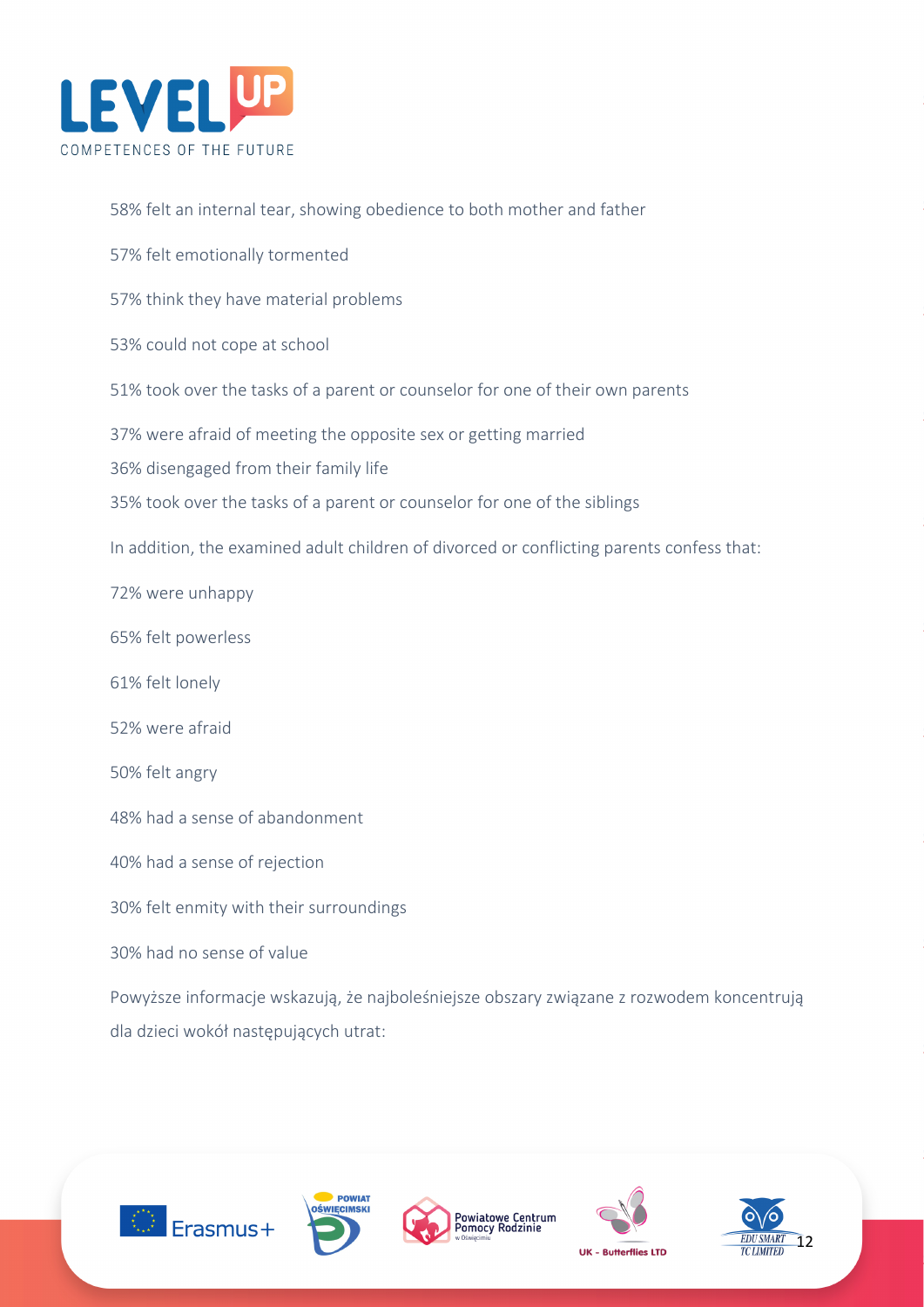

The above information indicates that the most painful areas related to divorce for children ,concentrate around the following losses:

- a safe, stable emotional environment
- parts of childhood
- often material security
- functional patterns of parental roles
- the role of the child in the family
- trust in adults
- self-esteem

And for adults:

- parts of adult life and faith in the ability to self-esteem and adequate selection of a partner

- self-esteem

- often material security, financial resources invested and the ability to safely fulfill parental and marriage roles









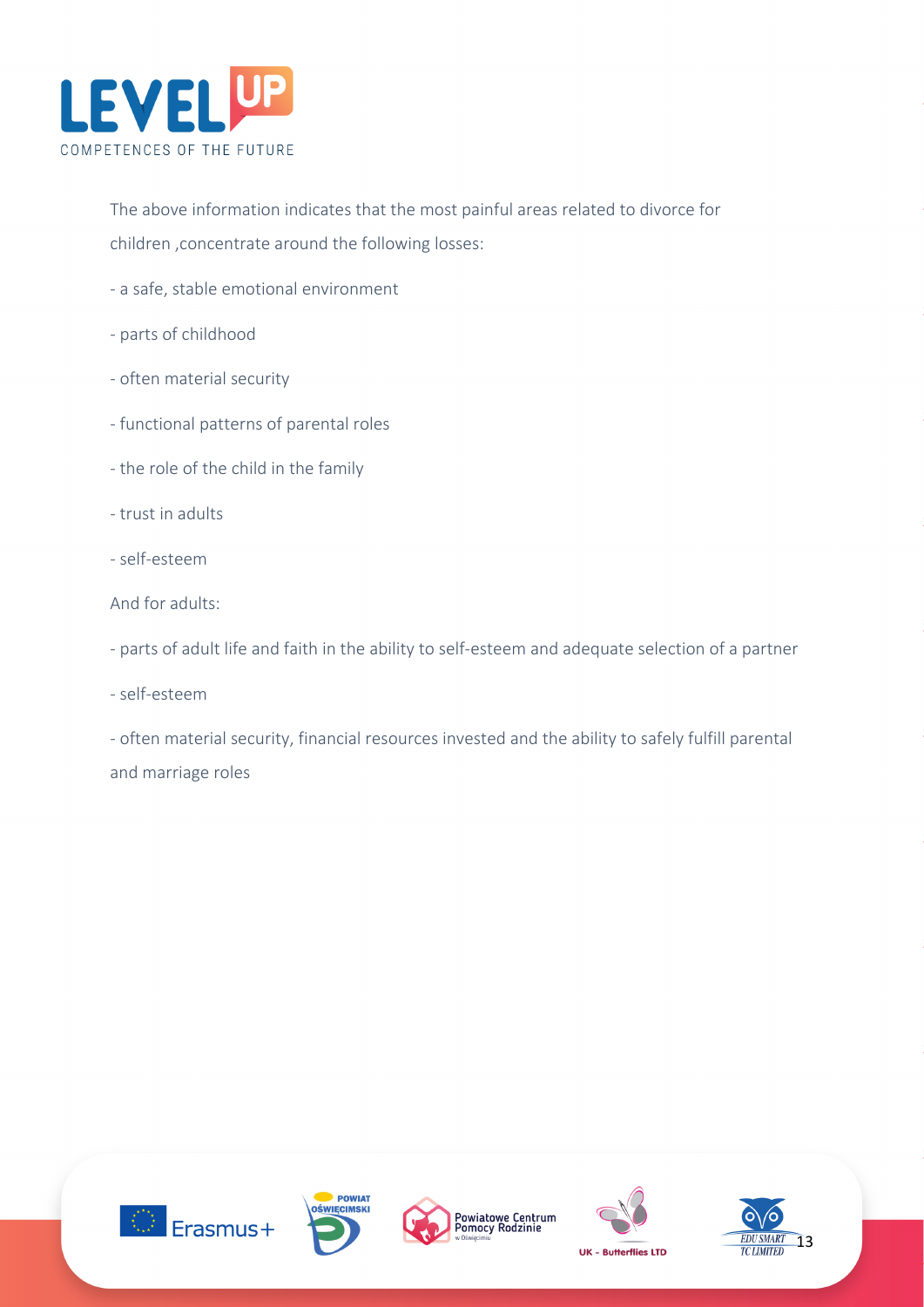

Then the worker gives the client a card to take notes on. After the client completes the Work Card, the worker answers the questions. If the worker does not know the answer to the questions asked, he informs the client about it, indicating the time and manner of answering.

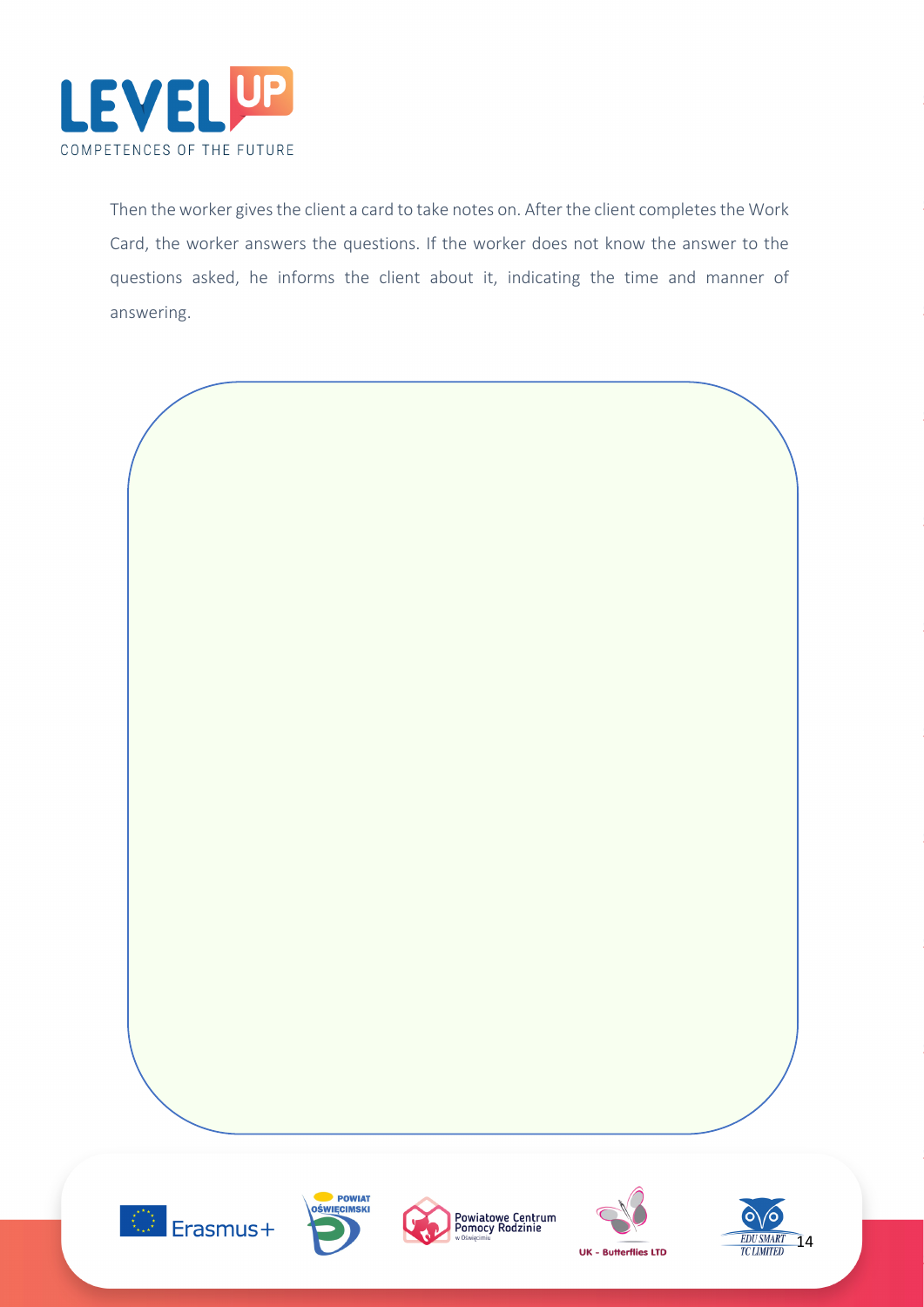

# Meeting 3

During the meeting, the worker answers all client questions and completes an individual work plan with them (only if the client agrees to further meetings) \*

### 1. CLIENT COPY

| M<br>How long has it<br>been bothering<br>you for?- give a<br>date | A<br>What do you want? What is<br>your plan to achieve this? Write<br>it step by step. | ${\sf R}$<br>Is this plan realistic? | т<br>When do you want to<br>achieve this by? Give a<br>realistic date |
|--------------------------------------------------------------------|----------------------------------------------------------------------------------------|--------------------------------------|-----------------------------------------------------------------------|
|                                                                    |                                                                                        |                                      |                                                                       |
|                                                                    |                                                                                        |                                      |                                                                       |
|                                                                    |                                                                                        |                                      |                                                                       |
|                                                                    | <b>WHAT'S BOTHERING YOU- DESCRIBE IT</b>                                               |                                      |                                                                       |

### What does the client expect from their worker?



client.<br>Client.

I

I

I







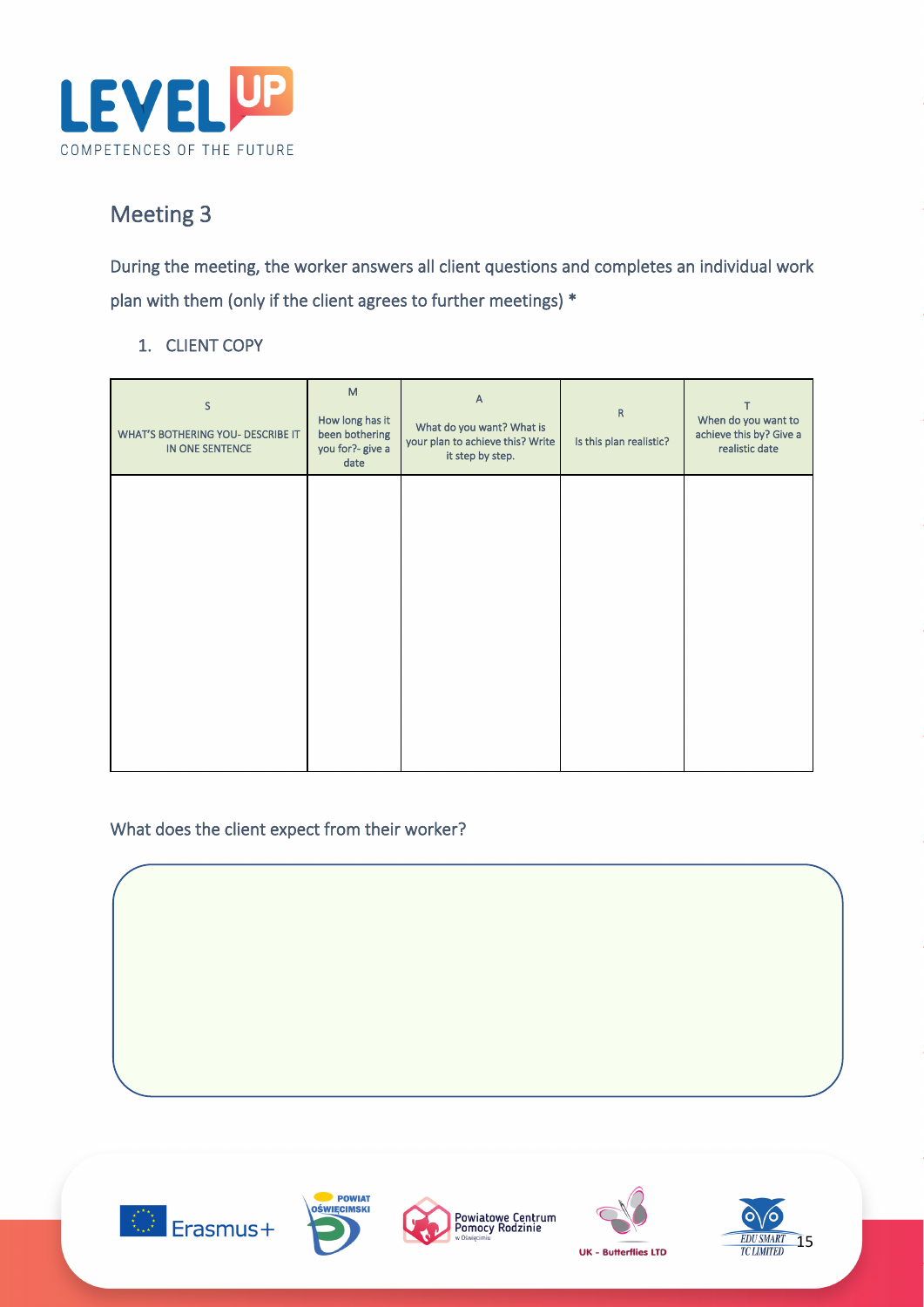

| S<br><b>WHAT'S BOTHERING YOU- DESCRIBE IT</b><br>IN ONE SENTENCE | M<br>How long has it<br>been bothering<br>you for?- give a<br>date | $\overline{A}$<br>What do you want? What is<br>your plan to achieve this? Write<br>it step by step. | ${\sf R}$<br>Is this plan realistic? | When do you want to<br>achieve this by? Give a<br>realistic date |
|------------------------------------------------------------------|--------------------------------------------------------------------|-----------------------------------------------------------------------------------------------------|--------------------------------------|------------------------------------------------------------------|
|                                                                  |                                                                    |                                                                                                     |                                      |                                                                  |
|                                                                  |                                                                    |                                                                                                     |                                      |                                                                  |
|                                                                  |                                                                    |                                                                                                     |                                      |                                                                  |

### What I can offer to the client

I

I

I

I









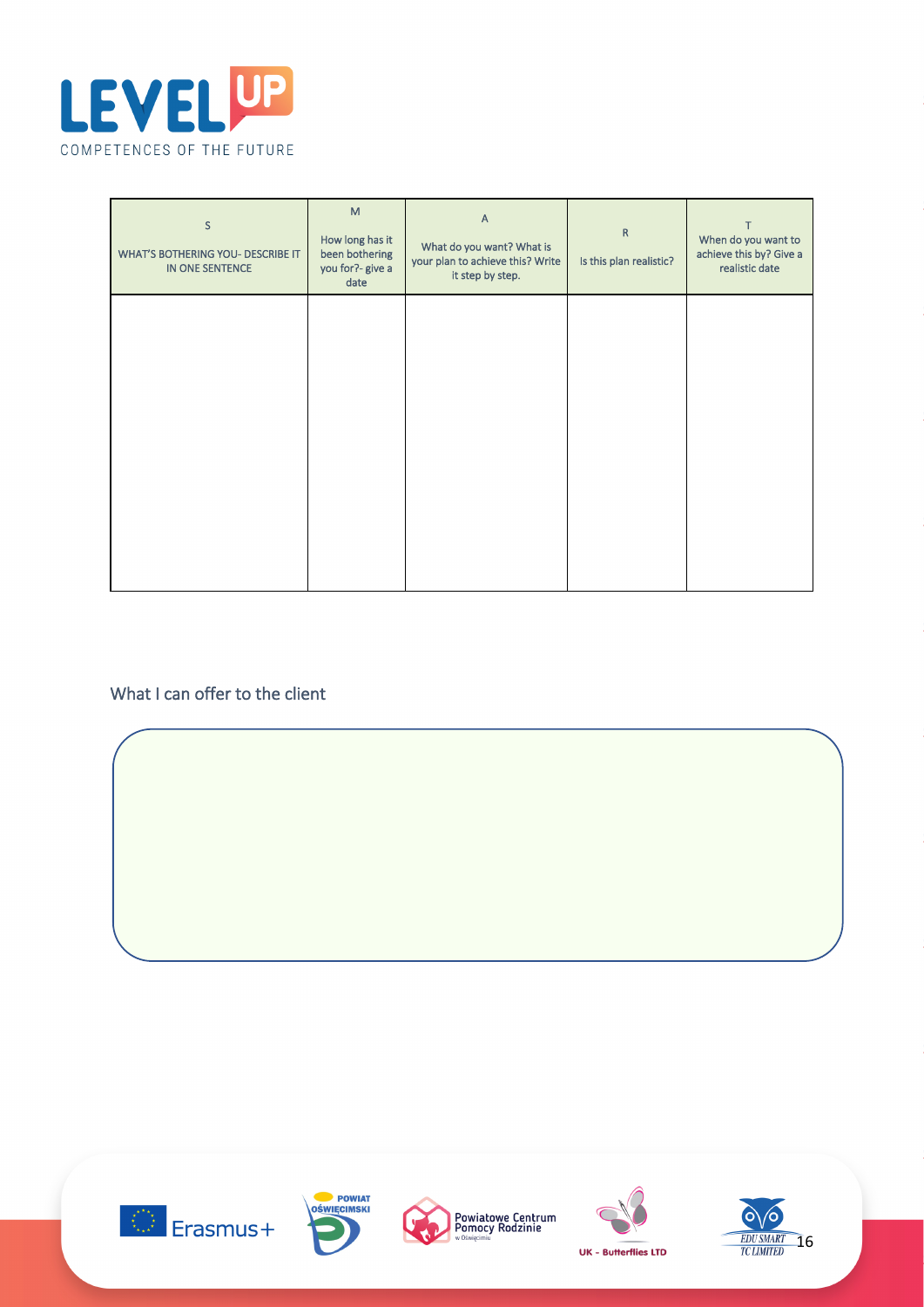

3. After completing the SMART plan by the client and the worker, a joint action plan must be completed, to which the client and the worker agree on(agreement must be reached)

| S<br><b>WHAT'S BOTHERING YOU- DESCRIBE IT</b><br>IN ONE SENTENCE | M<br>How long has it<br>been bothering<br>you for?- give a<br>date | $\overline{A}$<br>What do you want? What is<br>your plan to achieve this? Write<br>it step by step. | ${\sf R}$<br>Is this plan realistic? | When do you want to<br>achieve this by? Give a<br>realistic date |
|------------------------------------------------------------------|--------------------------------------------------------------------|-----------------------------------------------------------------------------------------------------|--------------------------------------|------------------------------------------------------------------|
|                                                                  |                                                                    |                                                                                                     |                                      |                                                                  |
|                                                                  |                                                                    |                                                                                                     |                                      |                                                                  |
|                                                                  |                                                                    |                                                                                                     |                                      |                                                                  |

### Suggestions and notes from both parties



j

I

I

I

l







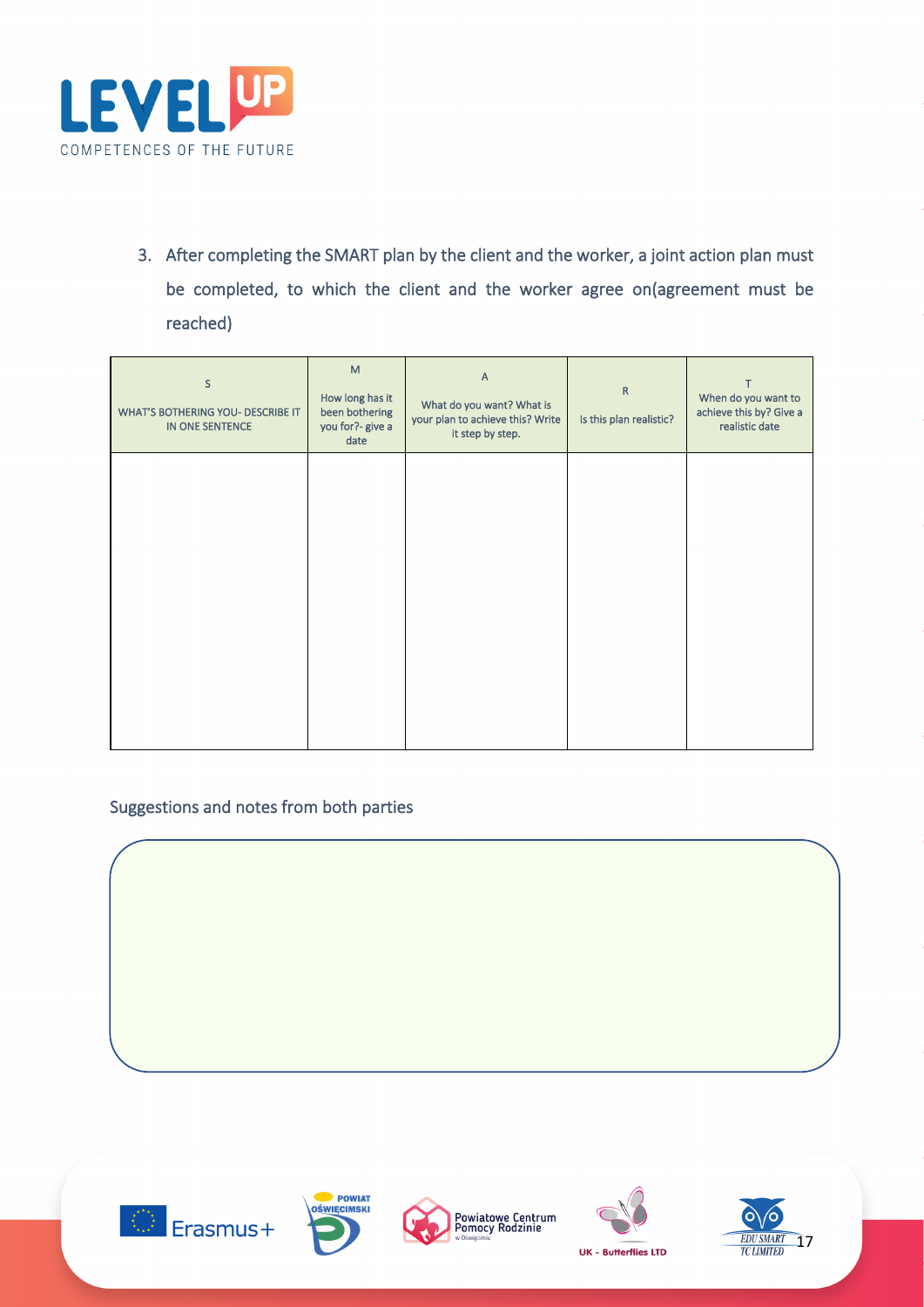

Mutual agreemenet and action plan – signed by both client and worker

| Worker signature                                                                              | Client signature |
|-----------------------------------------------------------------------------------------------|------------------|
| Date                                                                                          | Date             |
| The worker thanks their client for conneration and commitment: praises the client saving that |                  |

The worker thanks their client for cooperation and commitment; praises the client saying that it was a very successful and fruitful meeting. Informs the client about the date and manner of contact regarding further meetings.